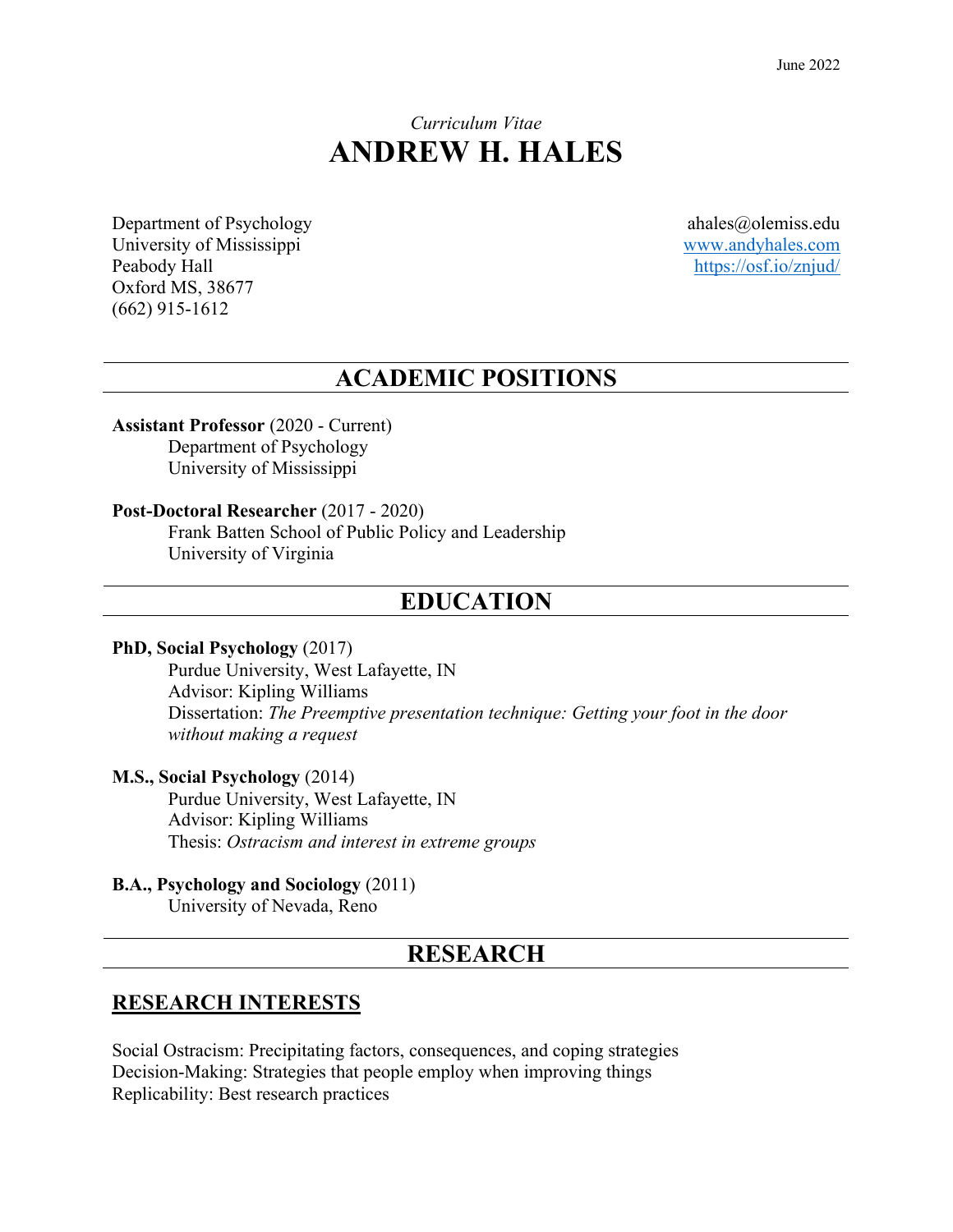### **PUBLICATIONS**

- Pfundmair, M., Wood, N. R., Hales, A. H., & Wesselmann, E. D. (in press). How social exclusion makes radicalism flourish. *Journal of Social Issues.*
- Freedman G., Hales, A. H., Powell, D. N., Le, B. & Williams, K. D. (in press). The role of gender and safety concerns in romantic rejection decisions. *Journal of Experimental Social Psychology.* Registered report
- Fairbairn, C. E., Creswell, K. G., Hales, A. H., Williams, K. D., & Wilkins, K. V. (in press). Mixing misery and gin: The effect of alcohol-administration on ostracism response. *Personality and Social Psychology Bulletin.* https://doi.org/10.1177/01461672211038450
- Adams, G. S., Converse, B. A., Hales, A. H., & Klotz, L. (2021) People systematically overlook subtractive changes. *Nature, 592,* 258-261. https://doi.org/10.1038/s41586-021- 03380-y
- Rudert, S. C., Hales, A. H., & Büttner C. M. (2021). Stay out of our office (vs. our pub): Target personality and situational context affect ostracism intentions. *Journal of Experimental Social Psychology, 95,* https://doi.org/10.1016/j.jesp.2021.104142
- Hales, A. H., Wood, N. R., & Williams, K. D. (2021). Navigating COVID-19: Insights from research on social ostracism. *Group Processes and Intergroup Relations, 24*(2), 306-310. https://doi.org/10.1177/1368430220981408
- Hales, A. H., McIntyre, M. M., Rudert, S. C., Williams, K. D., & Thomas, H. (2021). Ostracized and observed: The presence of an audience affects the experience of being excluded. *Self and Identity, 20*(1), 94-115*.*  https://doi.org/10.1080/15298868.2020.1807403
- Rudert, S. C., Keller, M. D., Hales, A. H., Walker. M., Greifeneder, R. (2020). Who gets ostracized? A personality perspective on risk and protective factors of ostracism. *Journal of Personality and Social Psychology, 118*(6), 1247-1268*.* http://dx.doi.org/10.1037/pspp0000271
- Hales, A. H. & Williams, K. D. (2020). Extremism leads to ostracism. *Social Psychology, 51*(3). https://doi.org/10.1027/1864-9335/a000406
- Sprunger, J. G., Hales, A. H., Maloney, M., Williams, K. D., & Eckhardt, C. I. (2020). Alcohol, affect, and aggression: An investigation of alcohol's effects following ostracism. *Psychology of Violence, 10*(6). 585-593. https://doi.org/10.1037/vio0000341
- Zhang, D., Li, S., Shao, L., Hales, A. H., Williams, K. D. (2019). Ostracism increases automatic aggression: The role of anger and forgiveness. *Frontiers in Psychology,*  10:2695. https://doi.org/10.3389/fpsyg.2019.02659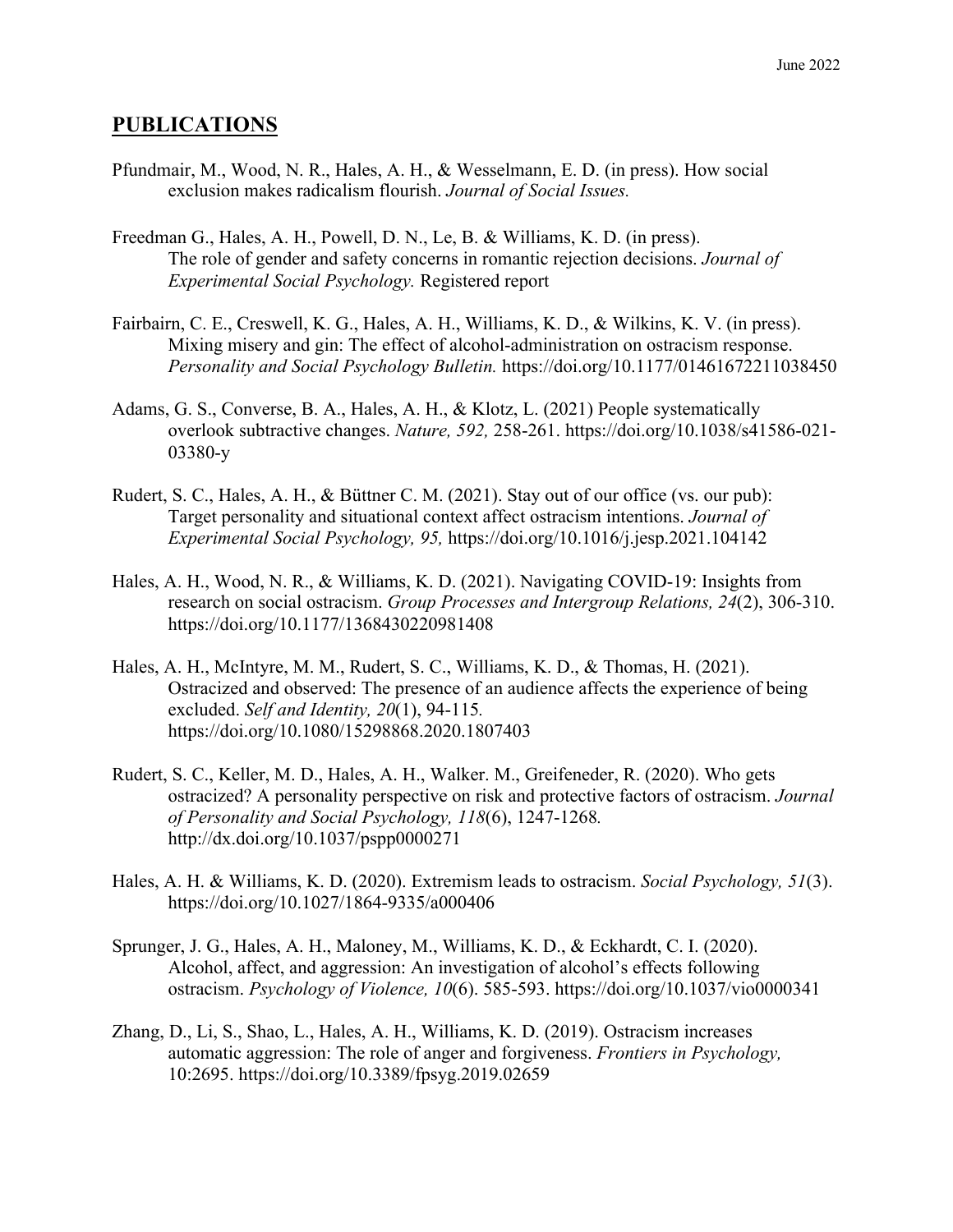- Hales, A. H., Wesselmann, E. D., & Hilgard, J. (2019). Improving psychological science through transparency and openness: An overview. *Perspectives on Behavior Science, 42*(1), 13-31*.* https://doi.org/10.1007/s40614-018-00186-8
- Hales, A. H., Dvir, M., Wesselmann, E. D., Kruger, D., & Finkenauer, C. (2018). Cellphoneinduced ostracism threatens basic needs. *The Journal of Social Psychology, 158*(4)*,* 460- 473*.* https://doi.org/10.1080/00224545.2018.1439877
- Hales, A. H., & Williams, K. D. (2018). Marginalized individuals and extremism: The role of ostracism in openness to extreme groups. *Journal of Social Issues, 74*(1)*,* 75-92. https://doi.org/10.1111/josi.12257
- Hales, A. H. (2018). Death as a metaphor for ostracism: Social invincibility, autopsy, necromancy, and resurrection. *Mortality, 23*(4), 366-380. https://doi.org/10.1080/13576275.2017.1382462
- Rudert, S. C., Hales, A. H., Greifeneder, R., & Williams, K. D. (2017). When silence is not golden: Why acknowledgment matters even when being excluded. *Personality and Social Psychology Bulletin, 43*(5)*,* 678-692. https://doi.org/10.1177/0146167217695554
- Hales, A. H. (2016). Does the conclusion follow from the evidence? Recommendations for improving research*. Journal of Experimental Social Psychology, 66,* 39-46. http://dx.doi.org/10.1016/j.jesp.2015.09.011
- Hales, A. H., Kassner, M. P., Williams, K. D., & Graziano, W. G. (2016). Disagreeableness as a cause and consequence of ostracism. *Personality and Social Psychology Bulletin, 42*(6), 782-797. http://dx.doi.org/10.1177/0146167216643933
- Hales, A. H., Wesselmann, E. D., & Williams, K. D. (2016). Prayer, self-affirmation, and distraction improve recovery from short-term ostracism. *Journal of Experimental Social Psychology, 64,* 8-20. http://dx.doi.org/10.1016/j.jesp.2016.01.002
- Hales, A. H., Williams, K. D., & Eckhardt, C. I. (2015). A participant walks into a bar...: Subjective intoxication buffers ostracism's negative effects. *Social Psychology, 46*(3)*,* 157-166. https://doi.org/10.1027/1864-9335/a000235
- Wesselmann, E. D., Williams, K. D., & Hales, A. H. (2013). Vicarious ostracism. *Frontiers in Human Neuroscience, 7*. https://doi.org/10.3389/fnhum.2013.00153

#### **BOOK CHAPTERS AND OTHER PUBLICATIONS**

Hales, A. H., Wood, N. R. (in press). Statistical controversies in psychological science. In W. C. O'Donohue, A. Masuda, & S. O. Lilienfeld (Eds.), *Avoiding questionable practices in applied psychology*. Springer.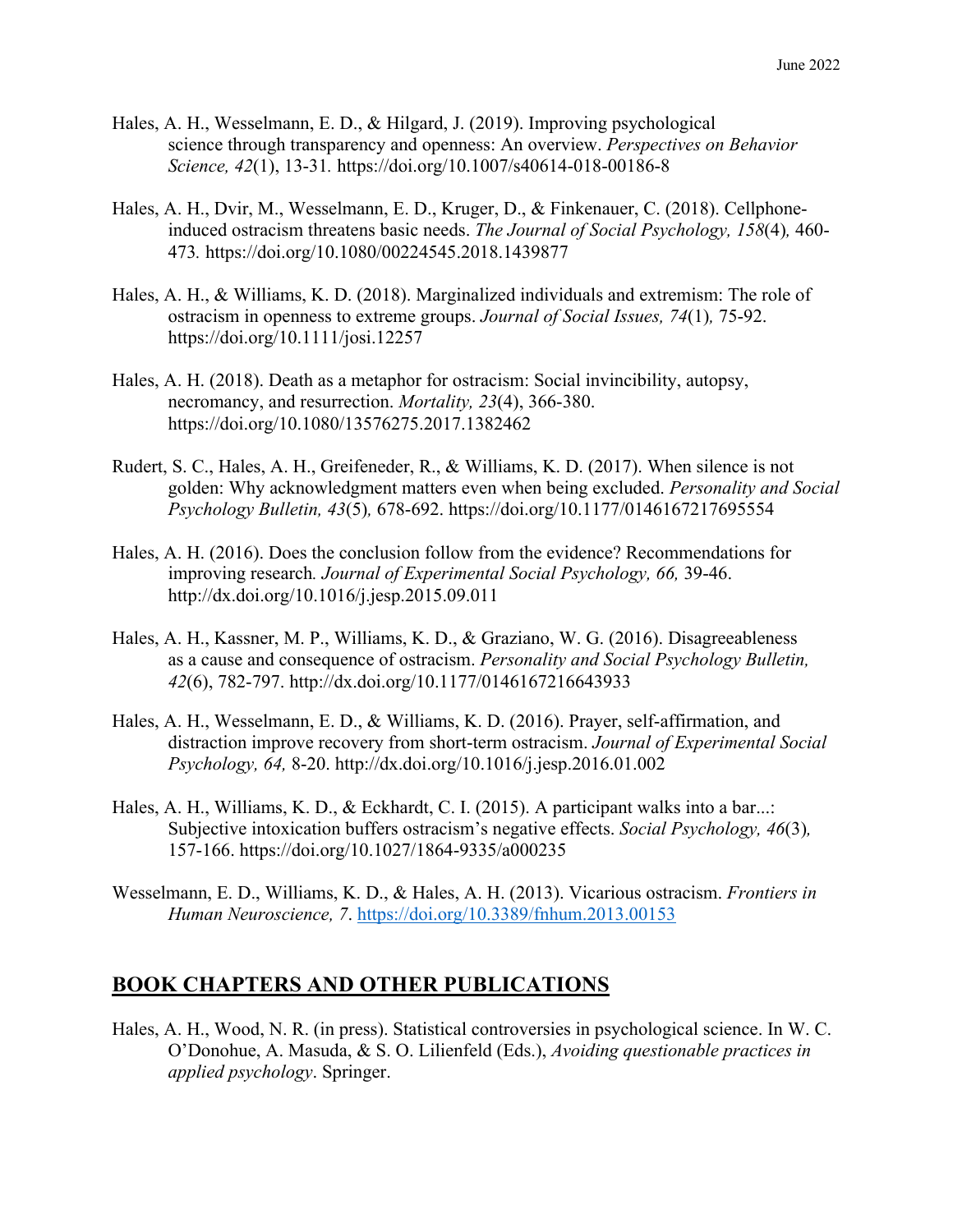- Adams, G., S., Converse, B. A., Hales, A. H., & Klotz, L. (2022, February). When subtraction adds value. *Harvard Business Review*.
- Converse, B.A., Adams, G.S., Hales, A.H., & Klotz, L. (2021, April 15). We instinctively add on new features and fixes. Why don't we subtract instead? The Washington Post: https://www.washingtonpost.com/outlook/2021/04/15/psychology-innovationsubtractionaddition/
- Hales, A. H. & Williams, K. D. (2021). Social ostracism: Theoretical foundations and basic principles. In P. A. M. Van Lange, E. T. Higgins, & A. W. Kruglanski (Eds.), *Social psychology: Handbook of basic principles*. Third Edition. (pp. 337 – 349). New York: Guilford.
- Wesselmann, E. D., Williams, K. D., Ren, D., & Hales, A. H. (2021). Ostracism and solitude. In R. J. Coplan, J. C. Bowker, & L. J. Nelson (Eds.), *The handbook of solitude: Psychological perspectives on social isolation, social withdrawal, and being alone* (2nd Edition). Malden, MA: Wiley-Blackwell.
- Williams, K. D. & Hales, A. H. (2020). Statelessness as social ostracism. In, The Institute of Statelessness and Inclusion, *The world's stateless: Deprivation of nationality*. ISBN: 9789082836660
- Hales, A. H., Wesselmann, E. D., & Williams, K. D. (2020). Social ostracism, religion, and existential concerns. In K. E. Vail, & Routledge, C. (Eds.), *The science of religion, spirituality, and existentialism*. (pp. 153 – 166). Sand Diego, CA: Elsevier.
- Williams, K. D., Hales, A. H. & Michels, C. (2019). Social ostracism as a factor motivating interest in extreme groups. In S. C. Rudert, R. Greifeneder, & Williams, K. D. (Eds.), *Current directions in ostracism, social exclusion and rejection research*. (pp. 17 – 30). Oxford, UK: Routledge.
- Hales, A. H., Ren, D., & Williams, K. D. (2017). Protect, correct, and eject: Ostracism as a social influence tool. In S. J. Harkins, J. M. Burger, & K. D. Williams (Eds.), *The oxford handbook of social influence.* (pp. 205 – 217). New York, NY: Oxford University Press.
- Hales, A. H., Williams, K. D., Rector, J. (2017). Alienating the audience: How abbreviations hamper scientific communication. *APS Observer, 30*.
- Ren, D., & Hales, A. H., & Williams, K. D., (2017). Ostracism: Being ignored and excluded. In K. D. Williams & S. A. Nida (Eds.), *Handbook of ostracism, exclusion, and rejection.* (pp.  $10 - 28$ ). New York, NY: Routledge.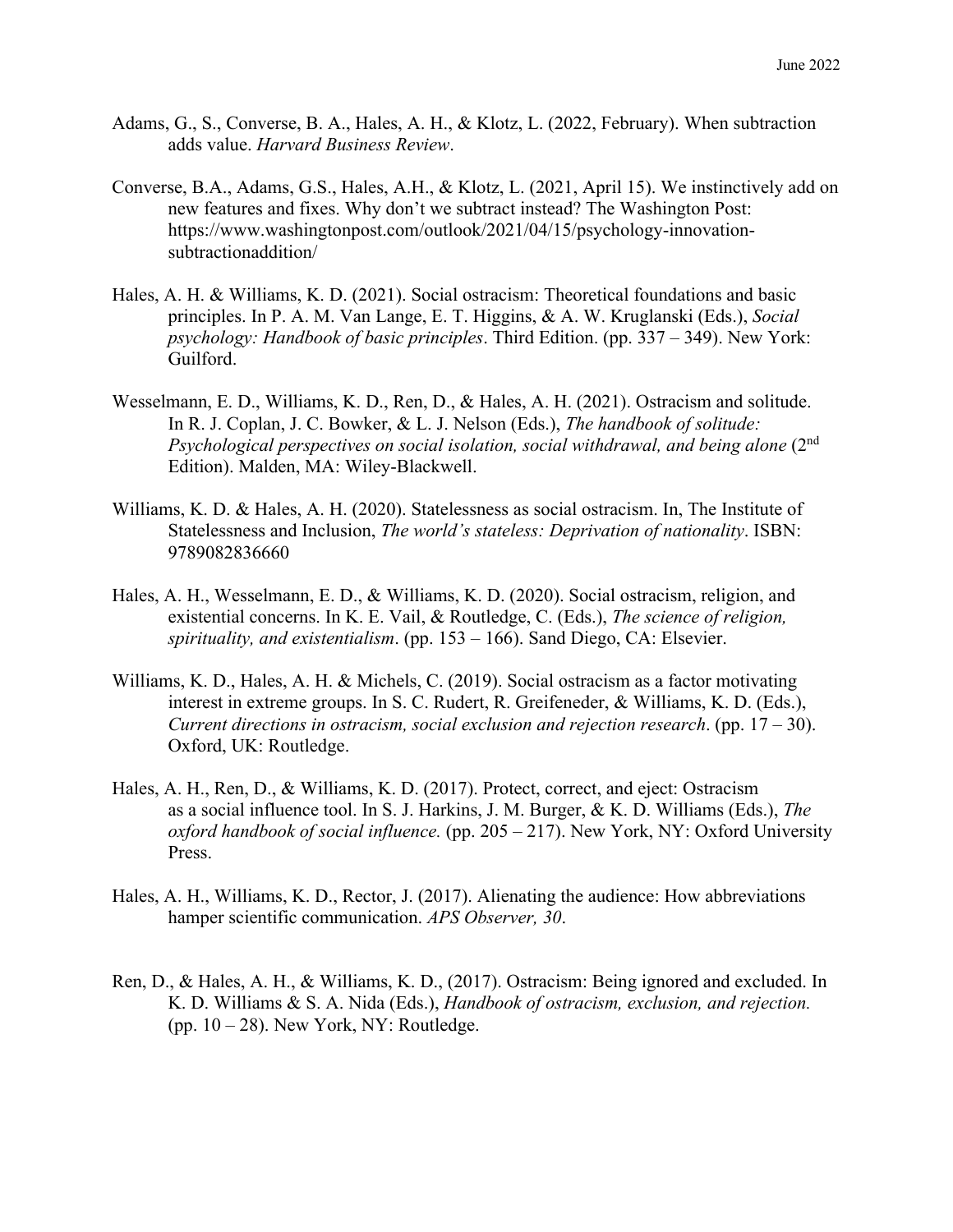- Wesselmann, E. D., Hales, A. H., Ren, D., & Williams, K. D. (2015). Ostracism threatens personal security: A temporal need threat framework. In P. J. Carroll, R. M. Arkin, A. L. Wichman (Eds.), *The handbook of personal security* (pp. 191–206). New York, NY: Psychological Press.
- Wesselmann, E. D., Williams, K. D., Ren, D., & Hales, A. H. (2014). Ostracism and solitude. In R. J. Coplan, & J. C. Bowker (Eds.), *The handbook of solitude: Psychological perspectives on social isolation, social withdrawal, and being alone* (pp. 224-241). Malden, MA: Wiley-Blackwell.

### **SYMPOSIUM ORGANIZATION**

- Yucel, M., & Hales. A. H. (Chairs). (2021, February). *Spilling the tea: Social psychology of gossip*. Symposium held at the Society for Personality and Social Psychology, online conference.
- Hales, A. H., & Rudert, S. C. (Chairs). (2017, January). *Ostracism and social exclusion: Advances in theory and methods.* Symposium held at the Society for Personality and Social Psychology, San Antonio, TX.

### **CONFERENCE PRESENTATIONS**

- Wicks, S. G., Hales, A. H., & Hennes, E. P. (2022, February). Online ostracism, rejection, and the willingness to spread COVID-19 misinformation. Presented at the Society for Personality and Social Psychology, San Francisco, CA.
- Leckfor, C. M., Wood, N. R., Hales, A. H., & Slatcher, R. B. (2022, February). From close to ghost: The effects of ghosting and need for closure on psychological need satisfaction. Presented at the Society for Personality and Social Psychology, San Francisco, CA.
- Wood, N. R. & Hales, A. H. (2022, February). *Ostracism and Firearm Ownership*. Presented at the Society for Personality and Social Psychology, San Francisco, CA.
- Wood. N. R., & Hales, A. H. (2021, October). *Ostracism and Openness to Firearm Ownership*. Presented at the Society of Southeastern Social Psychologists, online conference.
- Hales, A. H., Yucel, M., & Rudert, S. C. (2021, February). *The Oscar Wilde dilemma: Understanding when people want to be the topic of gossip*. Presented at the Society for Personality and Social Psychology, online conference.
- Hales, A. H., Yucel, M., & Rudert, S. C. (2020, October). *Who wants to be the topic of gossip? Findings from two large national surveys*. Presented at the Society of Southeastern Social Psychologists, online conference.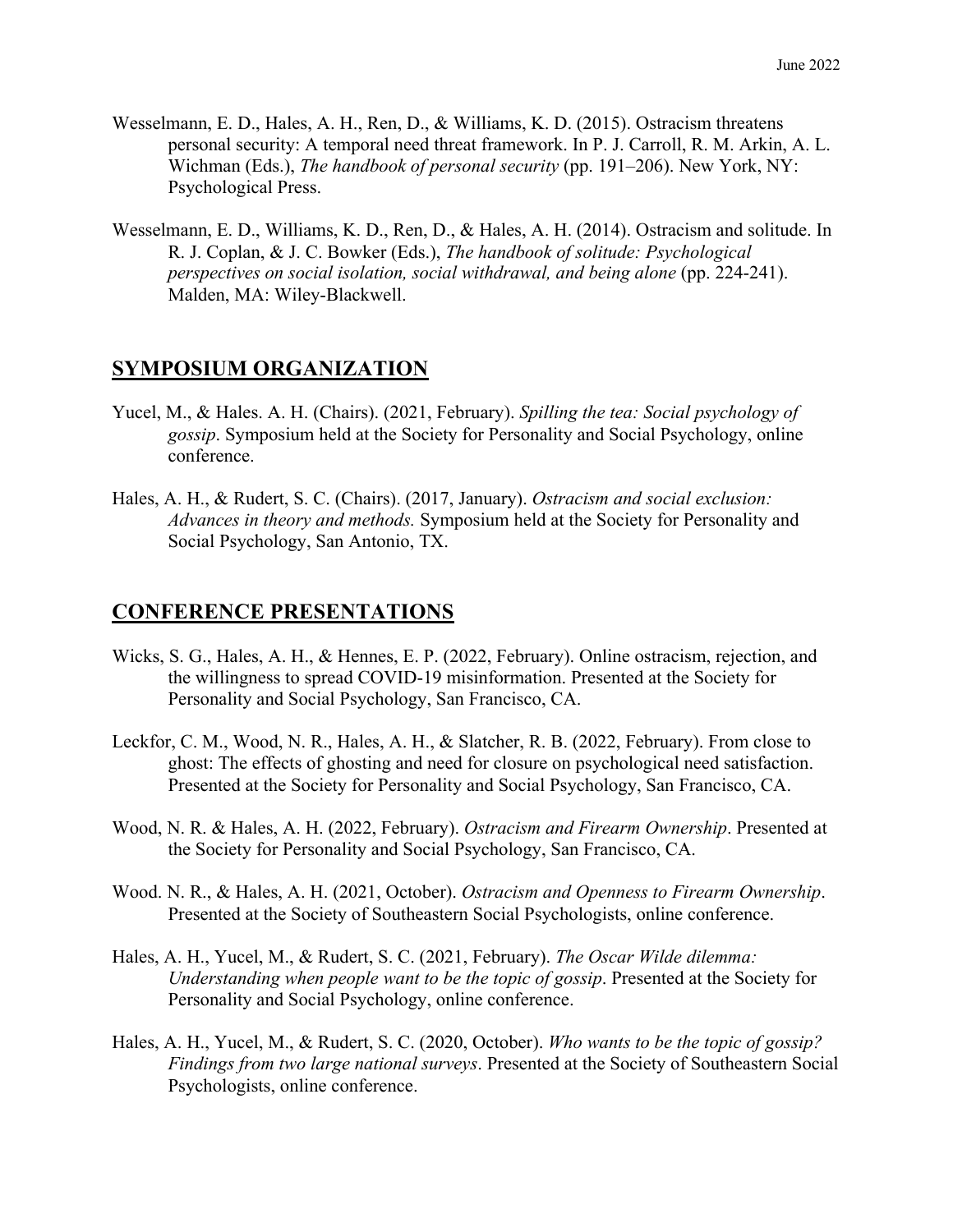- Converse, B. A., Adams, G. S. Hales, A. H., Klotz, L. E. (2020, April). *Subtraction neglect: Problem solvers think about adding before subtracting*. Presented at the Society for Judgment and Decision Making, Montreal, Canada.
- Williams, K. D., Hales, A. H., Zwarg, C., & Gollwitzer, M. (2020, February). *Ostracism propels interest in extreme groups.* Presented at the Society for Personality and Social Psychology, New Orleans, LA.
- Hales, A. H. (2019, April). *Beaten but not broken: Paths to recovery following social ostracism*. Presented at the Midwestern Psychological Association, Chicago, IL.
- Kruger, D. J., Hales, A. H., & Wesselmann, K. D. (2019, April). *Differentiating mechanisms of social exclusion: Classic ostracism and allegiance rebuff*. Presented at the Midwestern Psychological Association, Chicago, IL.
- Wirth, J. H., Buelow, M. T., & Hales, A. H. (2019, April). *"I'm not myself": Ostracism adversely affects self-perceptions of one's traits*. Presented at the Midwestern Psychological Association, Chicago, IL.
- Selma, R. C., Keller, M. D., Hales, A. H., & Greifeneder, R. (2019, February). *Who do we ostracize? Personality affects the likelihood of becoming a target of ostracism*. Presented at the Society for Personality and Social Psychology, Portland, OR.
- Hales, A. H., Kassner, M. P., Adams, G. S., Williams, K. D., Graziano, W. G., & Ren, D. (2018, May). *Social ostracism from the source's perspective: Motivating factors and mitigating behaviors*. Presented at the Association for Psychological Science, San Francisco, CA.
- Hales, A. H. & Williams, K. D. (2018, April) *Ostracism and responses to religious proselytizing*. Presented at the Midwestern Psychological Association, Chicago, IL.
- Hales, A. H., McIntyre, M. M., Williams, K. D., & Thomas, H. (2018, March). *Ostracized and observed: People recover more from ostracism when it is witnessed by others.* Presented at the Society for Personality and Social Psychology, Atlanta, GA.
- Sprunger, J. G., Maloney, M. A., Hales, A. H., Williams, K. D., & Eckhardt, C. I. (2017, June). *Revenge is a drink best served hot: Alcohol reduces negative affect following retaliatory aggression for social exclusion*. Presented at the annual meeting of the Research Society on Alcoholism.
- Rudert, S. C., Hales, A.H., Greifeneder, R. & Williams, K.D. (2016, August). *A little attention goes a long way: Mere acknowledgment can mend the sting of exclusion.* Presented at the European Social Cognition Network. Meeting, Lisbon, Portugal.
- Hales, A. H., Rector, J., Williams, K. D. (2016, May). *AIE: Acronym induced exclusion.* Presented at the Midwestern Psychological Association, Chicago, IL.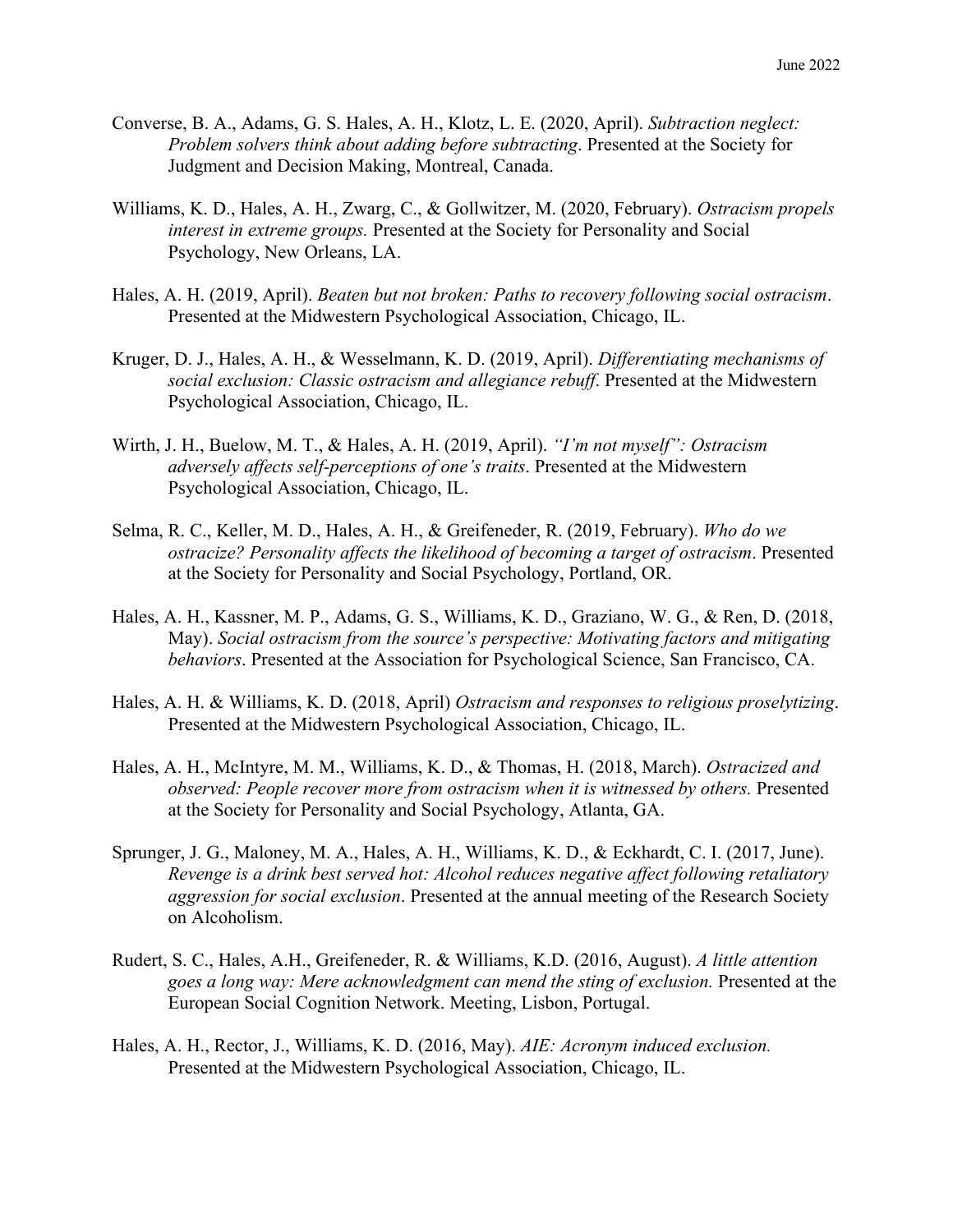- Hales, A. H., & Williams, K. D. (2015, July). *In with the out crowd: Ostracism increases interest in extreme groups.* Presented at the European Association of Social Psychology Small Group Meeting on "Unexpected Leadership: How Marginal Individuals and Groups Lead Social Transformation," Sheffield, UK.
- Gandara, G., Hales, A. H., & Williams, K. D. (2015, July). *Does ostracism lead to a preference for extreme groups?* Presented at the Purdue Summer Research Opportunities Program Conference, Lafayette IN.
- Hales, A. H. & Williams, K. D. (2015, May). *Minimal ostracism experiences: Evasive shapes threaten basic needs satisfaction.* Presented at the Midwestern Psychological Association, Chicago, IL.
- Hales, A. H. & Williams, K. D. (2015, February). *In with the out crowd: Ostracism increases interest in extreme groups.* Presented at the Society for Personality and Social Psychology, Long Beach, CA.
- O'Mara, N., Hales, A. H., & Williams, K. D. (2014, July). *Ostracism and its effects on state agreeableness: A cross cultural comparison.* Presented at the Purdue Summer Research Opportunities Program Conference, Lafayette IN.
- Hales, A. H., Kassner, M. P., Williams, K. D., & Graziano, W. G. (2014, May). *Disagreeableness as a cause and consequence of ostracism.* Presented at the Midwestern Psychological Association, Chicago, IL.
- Williams, K. D., Hales, A. H., & Santiago, J. (2014, April). *Ostracism and attraction to extreme groups.* Presented at The First Annual Tilburg University Symposium on Ostracism and Exclusion. Tilburg, The Netherlands.
- Kassner, M. P., Hales, A. H., Williams, K. D., & Graziano, W. G. (2014, February). Not nice, not included: Low agreeableness predicts experienced ostracism. Presented at the Society for Personality and Social Psychology, Austin, TX.
- Hales, A. H., Williams, K. D., & Eckhardt, C. I. (2014, February). *Drinking the pain away: Effects of subjective intoxication on responses to ostracism.* Presented at the Society for Personality and Social Psychology, Austin, TX.
- Santiago, J. J., Williams, K. D., & Hales, A. H. (2013, July). *What if it were you? Ostracism and interest in joining gangs.* Presented at the Purdue Summer Research Opportunities Program Conference, Lafayette IN.
- Hales, A. H., Wesselmann, E. D., & Williams, K. D. (2013, May). *Prayer and self-affirmation help with ostracism recovery.* Presented at the Midwestern Psychological Association, Chicago, IL.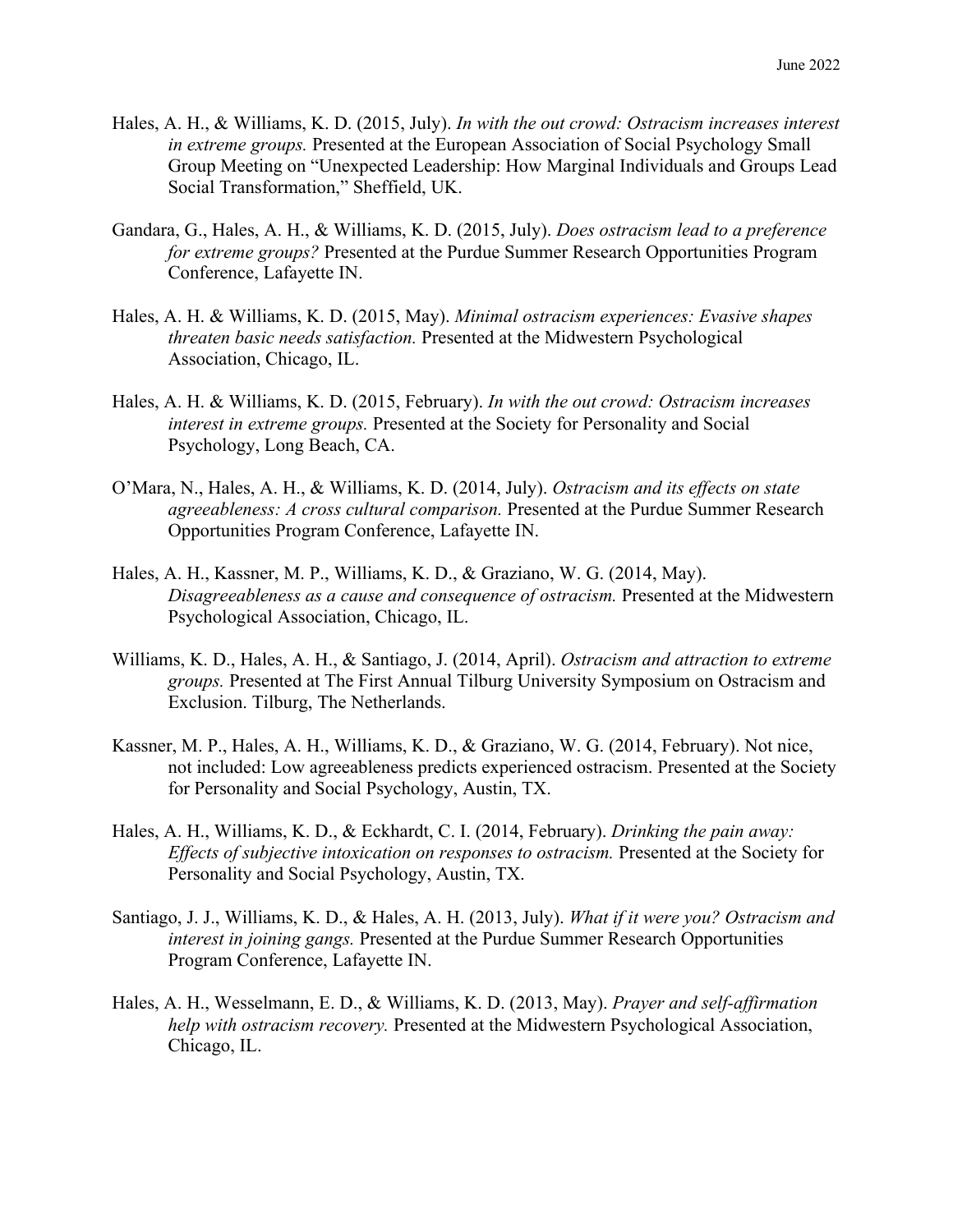- Hales, A. H., Wesselmann, E. D., & Williams, K. D. (2013, January). *The effects of prayer, selfaffirmation, and distraction on responses to ostracism.* Presented at the meeting of the Social Psychologists of Indiana, Bloomington, IN.
- Hales, A. H. & Williams, K. D. (2013, January). *A change of heart: The effect of reinclusion on responses to ostracism.* Presented at the Society for Personality and Social Psychology, New Orleans, LA.
- Wesselmann, E. D., Wirth, J. H., Ren, D., Hales, A. H., & Williams, K. D. (2012, May). *Advances in ostracism research: Detection, reaction, and coping.* Presented at the Society for the Study of Motivation, Chicago, IL.
- Hales, A. H., Schaafsma J., & Williams, K. D. (2012, May). *Exclusion, intergroup hostility, and religious fundamentalism*. Presented at the Midwestern Psychological Association, Chicago, IL.

# **TEACHING**

### **UNDERGRADUATE INSTRUCTING**

| $2022$ (Spring) | Personality, PSY 315                               |
|-----------------|----------------------------------------------------|
| 2021 (Fall)     | Personality, PSY 315                               |
| 2021 (Spring)   | Personality, PSY 315                               |
| 2017 (Summer)   | Elementary Psychology, PSY 12000                   |
| $2017$ (Spring) | Understanding and Analyzing Experiments, PSY 30600 |
|                 | *Delivered weekly lab instruction                  |
| $2016$ (Spring) | Understanding and Analyzing Experiments, PSY 30600 |
|                 | *Delivered weekly lab instruction                  |
| $2015$ (Summer) | Introduction to Social Psychology, PSY 24000       |
| $2015$ (Spring) | Understanding and Analyzing Experiments, PSY 30600 |
|                 | *Delivered weekly lab instruction                  |
| $2014$ (Summer) | Elementary Psychology, PSY 12000                   |

## **GRADUATE INSTRUCTING**

| 2020 (Fall) | Quantitative Methods in Psychology I, PSY 703 |
|-------------|-----------------------------------------------|
|             | Instructor rating: $4.25$ out of $5.0$        |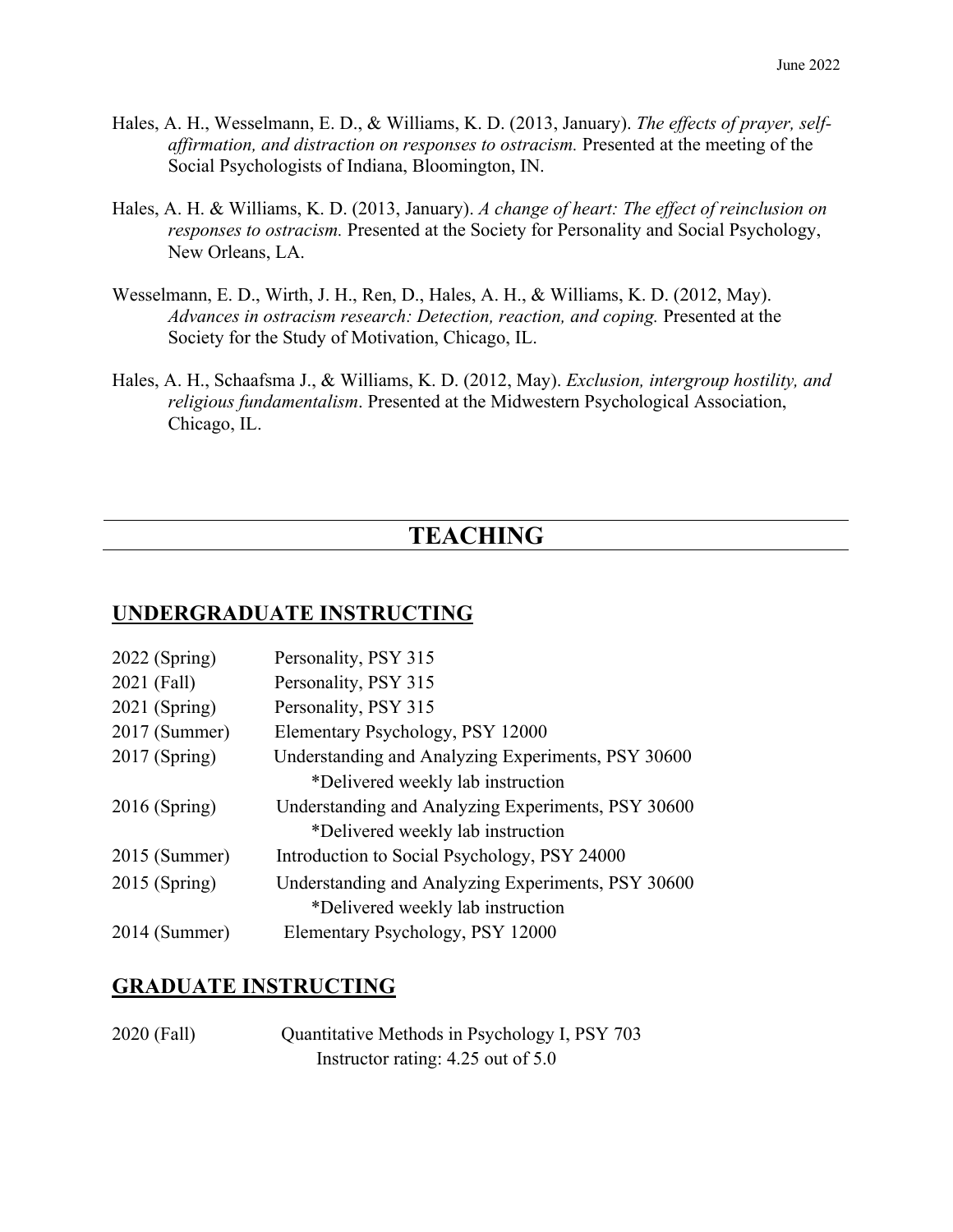| $2016$ (Fall) | Statistical Approaches to Social Psychological Data, PSY 64600             |  |
|---------------|----------------------------------------------------------------------------|--|
|               | Primary Instructor: Erin Hennes                                            |  |
|               | Lab instructor rating: 4.75 out of 5.0, Lab-course rating: 4.25 out of 5.0 |  |
|               | *Delivered weekly lab instruction                                          |  |
| 2015 (Fall)   | Statistical Approaches to Social Psychological Data, PSY 64600             |  |
|               | Primary Instructor: Erin Hennes                                            |  |
|               | Lab instructor rating: 4.33 out of 5.0, Lab-course rating: 4.17 out of 5.0 |  |
|               | *Delivered weekly lab instruction                                          |  |

# **AWARDS AND FUNDING**

| 2018 | <b>SPSP Student Publication Award</b><br>For paper, "Disagreeableness as a Cause and Consequence of Ostracism"                                                                                              |
|------|-------------------------------------------------------------------------------------------------------------------------------------------------------------------------------------------------------------|
| 2017 | David A. Santogrossi Graduate Instructor Award                                                                                                                                                              |
| 2016 | Graduate School Summer Research Grant Awarded by the Purdue Graduate<br>School                                                                                                                              |
| 2015 | Summer Research Funding Position for recycling field experiment, funded by<br>Keep America Beautiful                                                                                                        |
| 2014 | SPSP Graduate Student Travel Award. From the Society for Personality and<br>Social Psychology,                                                                                                              |
| 2014 | Graduate Research Innovation Award. From the Purdue Department of<br>Psychological Sciences,<br>Project title: Loneliness: A Proposed Study of Minimal Ostracism Experiences<br><b>Conducted Online</b>     |
| 2012 | Graduate Research Innovation Award. From the Purdue Department of<br>Psychological Sciences,<br><i>Project title:</i> Intoxicated and Alone: A Study of the Effects of Alcohol on<br>Responses to Ostracism |

# **PROFESSIONAL AFFILIATIONS AND ACTIVITIES**

## **SERVICE:**

Speaker series committee, UM Psychology, 2021 – present